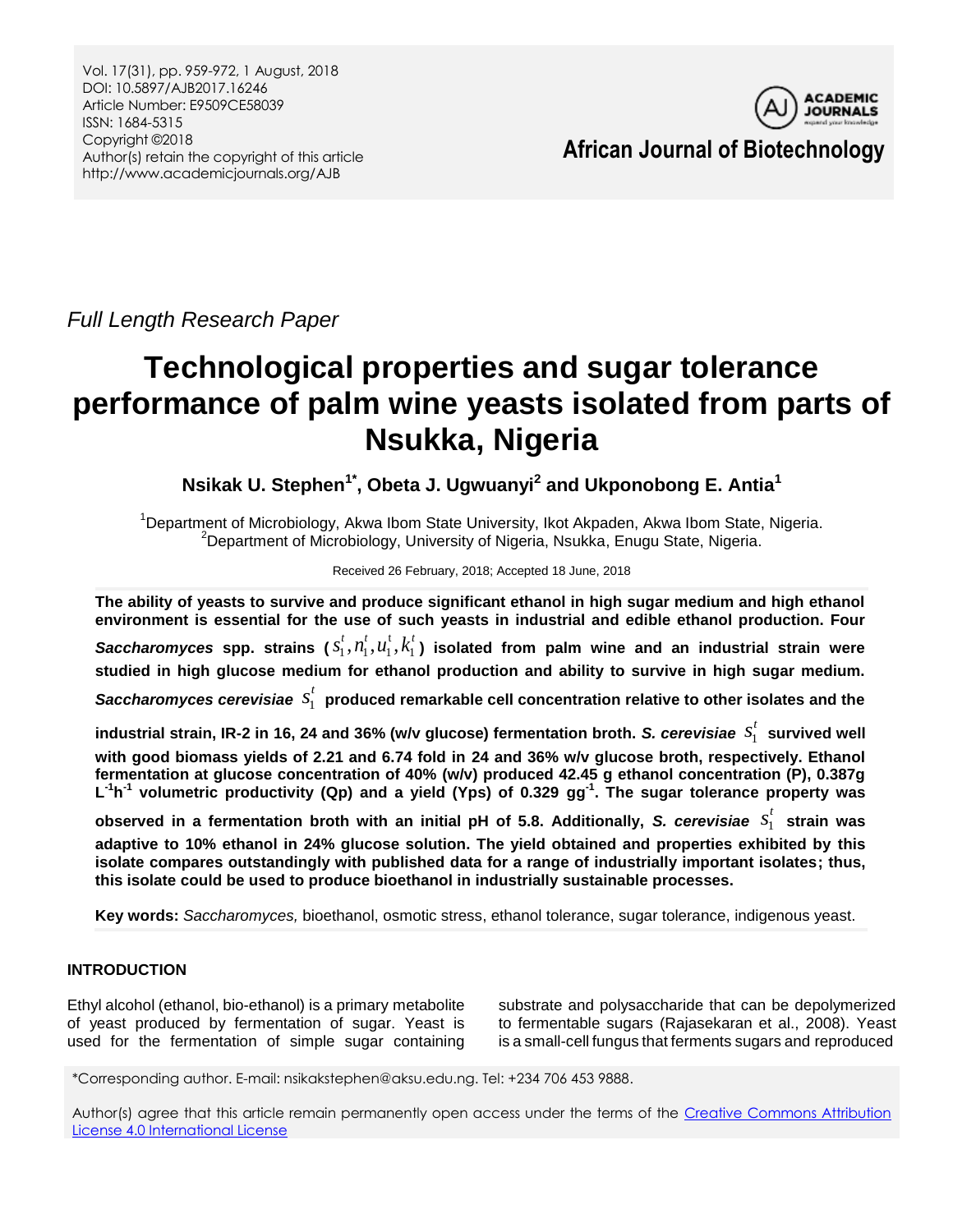by budding (Walker, 2009).

The ability of yeast to thrive (ferment) in high sugar medium is one among other attributes required to qualify it for use in industrial ethanol production (Ogbonna, 2013). To ethanol producers, fermentation of high sugar substrate offers economic advantage in the production cost and yield that will be beneficial to the energy balance (Sanchez and Cardona, 2008; Puligundla et al., 2011). As known, the theoretical ethanol yield is 0.51 g in every 1 g of glucose (Bai et al., 2008). Thus, the higher the sugar concentration, the higher the ethanol yields.

However, successful fermentation of high sugar substrate is dependent on the yeast ability to withstand increased osmotic stress and to tolerate high ethanol concentration (Nuanpeng et al., 2011). Yeast cells exceed their normal sugar tolerance limit at more than 24 g/100 mL dissolved solids and thus limit the implementation of fermentation at elevated sugar concentration (Puligundla et al., 2011). The search for this sugar tolerance property in yeast strain has taken a center stage in ethanol research. Screenings for this property (fermenting power) have been done on a large number of strains isolated from grapes, fermenting grape musts and wines (Vaughan-Martini and Martini, 1998). So far, sugar tolerance trait tested and greater than 30% (w/v) has been identified in very few studies with hardly a study from Nigeria (Taing and Fumio, 1997; Scree et al., 2000, Erasmus et al., 2003; Bechem et al., 2007; Laopaiboon et al., 2009; Elizabeth et al., 2014).

Furthermore, bio-ethanol is currently the dominant renewable biofuel used in the transport sector (Sanchez and Cardona, 2008). It has already been introduced on a large scale in various countries such as Brazil and the US, and increasingly in European countries, and is now predominantly produced from sucrose-containing material such as cane molasses and starchy material (mostly grains). Also, at present, all beverage ethanol is made by fermentation (Sanchez and Cardona, 2008). Industrial ethanol is mainly manufactured by fermentation, but some are produced from ethylene by the petrochemical industry (Rajasekaran et al., 2008).

The main challenges in ethanol production at elevated sugar concentration is an effective industrial yeast which is expected to meet the criteria of sugar and ethanol tolerance, ability to thrive in concentrated solution, high overall volumetric productivity and high final ethanol (Slade, 2009). To achieve this target, organism must be able to grow in the inhibitory environment of high concentrations of sugar and other compounds, including ethanol (U.S. DOE, 2006). To enhance ethanol production, screening of palm wine yeast for sugar tolerance attribute is necessary. The aim of the present study was to evaluate the sugar tolerance performance of yeast strain (*Saccharomyces* genus) found in palm wine collected from Nsukka area of Enugu State, Nigeria and to evaluate the suitability of these yeast strains in ethanol production at elevated glucose concentration.

# **MATERIALS AND METHODS**

# **Collection of sample**

The palm wine samples used in this research study was from oil palm (*Elaeis guinensis*), purchased from palm wine tappers (inflorescence and stem tapping) in Nsukka areas (Opi, Ogurute, Udenu and Obukpa communities) of Enugu State. The palm wine was dispensed from the tappers container into a sterile sample bottle and transported immediately in an ice pack to the laboratory for analysis.

# **Yeast strain, media and culture conditions**

Glucose peptone yeast agar (GPY) comprising of 8 g of glucose, 1 g of peptone, 1 g of yeast extract and 1.5 g of agar in 100 mL of sterile distilled water was used as growth medium in the culture of yeast cells from palm wine (Yarrow, 1998; Kurtzman et al., 2011). A ten-fold serial dilution was performed for the palm wine. An aliquot of 0.1 mL of  $10^{-4}$ ,  $10^{-5}$  and  $10^{-6}$  dilutions of the palm wine samples were cultured using spread plate technique and incubated at 27±2°C.

Single colonies were selected from GPY plate and purified by successive sub-culturing on GPY agar plates using streaking technique. They were preserved on slants of GPY media in the refrigerator at 4°C till needed.

## **Standardization of inoculums**

Yeast strains selected as potential starter culture were standardized to obtain a uniform cell concentration to be used in subsequent experiment according to the methods of Moonja et al. (2003) and Zheng et al. (2012).

# **Phenotypic characterization of alcohol producing yeast strains**

Twenty eight (28) yeast isolate and a typed strain *S. cerevisiae*-IR-2 (Acession no: DF 396938.1) were screened for ability to produce alcohol according to the method of Brooks (2008). Four alcohol producing strains were obtained, and identified according to the method of Yarrow (1998), Qureshi et al. (2007) and Kurtzman et al.

(2011) as *Saccharomyces* 1  $s_1^t$  , Saccharomyces  $n_1^t$  $n_1^t$ ,

*Saccharomyces* 1  $u_1^{\, t}$  and *Saccharomyces*  $\,k_1^{\, t}$  $k_1^t$  . These four isolates and the type strain IR-2 were further screened for glucose tolerance.

#### **Glucose tolerance test**

Fermentation was carried out using borosilicate glass test tube of 15 mL capacity containing 12 mL of GPY broth at glucose concentrations of 240 and 360 g/L. Cells were inoculated at an initial O.D<sup>620</sup> of 0.18 from cell suspension in ringer solution. At 3 h interval, a glass test tube was withdrawn and analyzed. The following analyzes were performed at each time interval: biomass determination, reducing sugar concentration and pH.

# **Genotypic characterization of yeast strain**

Based on growth performance, isolate  $\,S_1^{\phantom i}\,$  $s_{\scriptscriptstyle 1}^{\scriptscriptstyle t}$  was considered suitable for ethanol production studies at more than 360 g/L (w/v) glucose.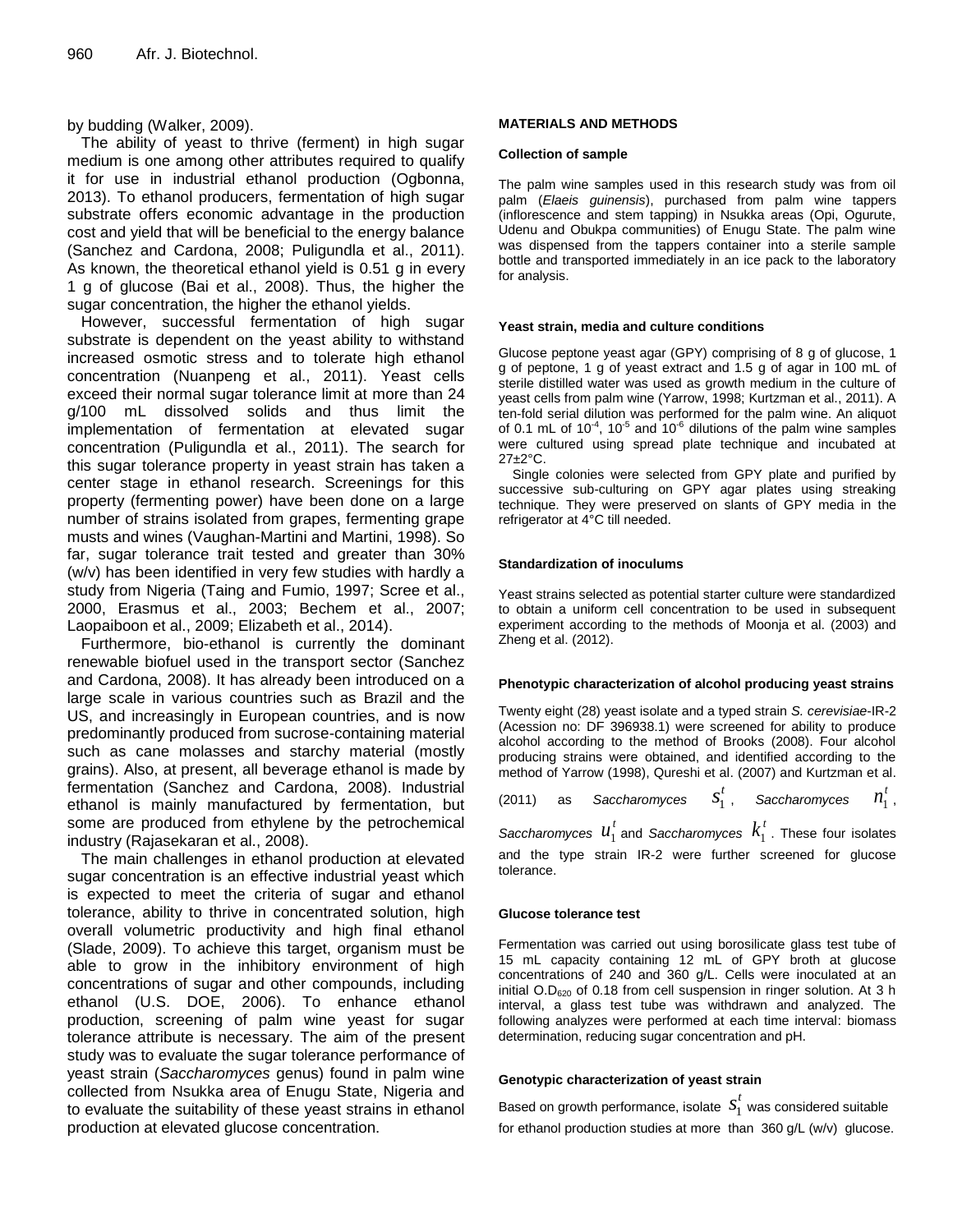At this stage, the identity of the isolate was confirmed molecularly by sequencing the rDNA internal transcribed spacer region (ITS) using the method of Fietto et al. (2004).

## **Adaptation of yeast cells for combined glucose and ethanol tolerance**

*S. cerevisiae* 1  $s<sub>1</sub><sup>t</sup>$  strain was selected and prepared to cope with

harsh environmental condition by adapting it to ethanol tolerance in high glucose solution to obtain a starter culture and ensured its viability at ethanol production at 400 g glucose/L. This was achieved in a stepwise manner of culturing the isolate at 24% w/v glucose, and then transferred to 36% w/v glucose and finally 40% w/v glucose. The yeast cells were harvested by centrifuging the culture at 4000 rpm for 5 min and suspended in ringer solution (Moonjai et al., 2003).

The strain was further adapted to ethanol tolerance at three different concentrations of ethanol (5, 10 and 15% v/v) in 240 g/L glucose solution using modified method of John and Watmore (1999). Samples were taken to analyze their viability using pour plate technique.

#### **Ethanol production at 40% (w/v) initial glucose concentration**

*S. cerevisiae s* 1  $s<sub>i</sub><sup>t</sup>$  cells were grown in synthetic medium containing (per litre): 400 g of glucose, 3 g of yeast extract, 5 g of peptone, 2.6 g of  $(NH_4)_2SO_4$ , 2.72 g of  $KH_2PO_4$  and 0.2 g of  $Zn(NO_3)_2$ . The pH was adjusted to 5.2 using citric buffer (0.04 M) containing (per litre): 1.5 g of citric acid and 6.0 g of sodium citrate (Moonjai et al., 2003). Cells were inoculated at an initial  $O.D<sub>620</sub>$  of 0.18 which correspond to 6.6  $\times$  10<sup>9</sup> cells/mL. The fermentation was carried out at 27 $\pm$ 2°C under static condition in duplicates for 120 h. At 12 h interval, a glass test tube was withdrawn and analyzed for biomass, reducing sugar concentration and ethanol concentration.

#### **Analytical methods**

#### *Measurement of cell concentration*

The change in biomass was estimated via optical density reading of the sample using colorimeter at 620 nm (Digital colorimeter, Model 312E, EI products, India) and compared with a standard graph of optical density of the yeast cell versus cell concentration.

#### *Glucose concentration measurement*

The cell free extract obtained by centrifugation of the fermentation broth at 4000 rpm for 5 min was analyzed for total residual sugars by dinitrosalicylic acid method (Miller, 1959).

#### *Measurement of pH*

The changes in pH were measured using a digital pH meter (Hanna Instrument- H198107, pHep pH Tester, Italy).

## *Measurement of ethanol concentration*

The ethanol concentration was estimated by iodine/thiosulphate method (A.O.A.C, 1980). The number of moles of thiosulphate titre volume was used to estimate the concentration of ethanol. The EBAS stoichiometry calculator software downloaded from

www.titrations.info/iodometric-titrations was used in calculating thiosulphate solution concentration.

#### **Mathematical estimation**

# *Change in biomass (Yx/s)*

The change in biomass  $(Y_{x/s})$  was calculated as the actual viable cells produced and expressed as grams per gram glucose utilized (g  $g^{-1}$  glucose). The actual viable cell obtained in cells/ml was converted to grams based on the thumbs rule that one gram dry weight of yeast equates approximately  $4.87 \times 10^{10}$  cells (Russell, 2003).

#### *Ethanol yield (Yps)*

The ethanol yield (Yps) was calculated as the actual ethanol produced and expressed as g ethanol per g glucose utilized (g  $g^{-1}$ ).

#### **Volumetric productivity (Qp) and yield efficiency (Ey)**

The volumetric ethanol productivity (Qp) and the percentage of conversion efficiency or yield efficiency (Ey) were calculated by the following equations (Laopaiboon et al., 2008):

$$
Q_P = \frac{P}{t} and E_Y = Y_P \times \frac{100}{0.51}
$$

Where, P is the actual ethanol concentration produced (g  $L^{-1}$ ), t is the fermentation time (h) giving the highest ethanol concentration and 0.51 is the theoretical yield of ethanol on glucose.

#### **Statistical analysis**

One way analysis of variance (ANOVA) comparison was performed using stata version 12 statistical software package. SPSS version 20 statistical software was used for graphical illustrations.

# **RESULTS**

# **Screening/characterization of yeast strains**

In the screening of 28 yeast isolates and a type strain (*S. cerevisiae* IR-2) for fermentative ability, 21 isolates were observed to be capable of gas production, while 7 isolates produced no gas in Durham's tube (Table 1). Four alcohol productive strains, one from each sample location and the type strain IR-2, were selected. The five selected yeast isolates  $s_1^*$  $s_1^t$ ,  $k_1^t$ ,  $n_1^t$ ,  $u_1^t$  and IR-2 were identified to belong to the genus *Saccharomyces*. However, *Saccharomyces* spp. 1  $n_1^t$  and  $u_1^t$  $u_1^t$  yielded low biomass at 16% (w/v, glucose) and were thus screened out.

# **Growth studies of yeast isolates during glucose tolerance**

The *S. cerevisiae*  $s_1$ <sup>'</sup>  $s_{\rm 1}^t$  growth response pattern in 24 and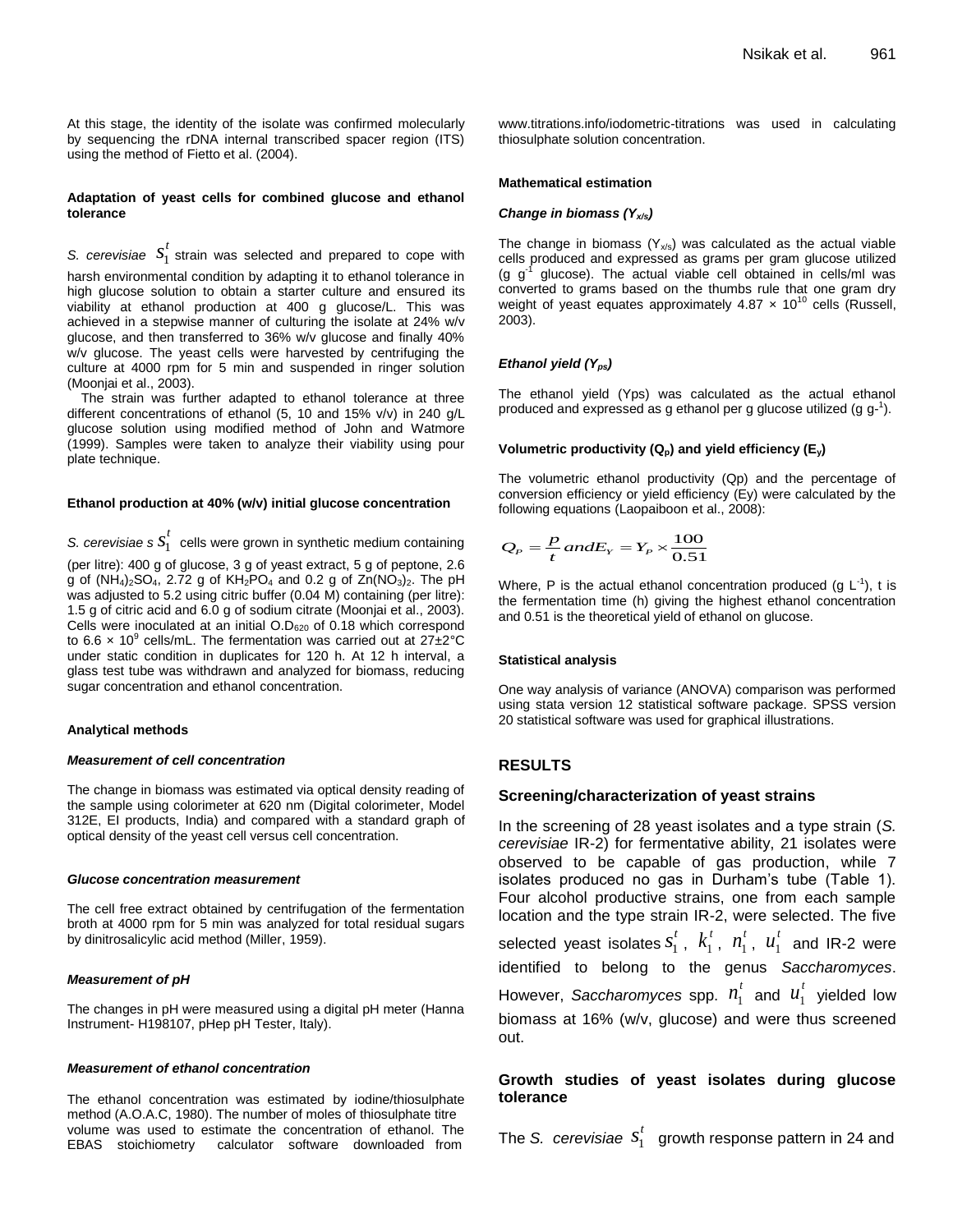| Column 1 | Column 2                                          | Degree of gas production    | Degree of gas production |
|----------|---------------------------------------------------|-----------------------------|--------------------------|
| S/N      | Isolate                                           | 24hours                     | 48 hours                 |
| 1.       | $n_1^t$                                           | $+++++$                     | $++++$                   |
| 2.       | $n_2^t$                                           | $^{+++}$                    | $++++$                   |
| 3.       | $n_3^t$                                           | $++$                        | $^{+++}$                 |
| 4.       | $n_{\scriptscriptstyle 4}^{\scriptscriptstyle d}$ | $^{+++}$                    | $++++$                   |
| 5.       | $n_5^d$                                           | $++$                        | $++++$                   |
| 6.       | $n_{\scriptscriptstyle 6}^{\scriptscriptstyle d}$ | $\blacksquare$              | $\sim$                   |
| 7.       | $n_7^d$                                           | $^{+++}$                    | $++++$                   |
| 8.       | $n_{\rm s}^d$                                     | $^{+++}$                    | $++++$                   |
| 9.       | $\boldsymbol{s}_{1}^{t}$                          | $^{+++}$                    | $++++$                   |
| 10.      | $s_2^t$                                           | $++++$                      | $++++$                   |
| 11.      | $s_3^t$                                           | $++++$                      | $++++$                   |
| 12.      | $s_4^t$                                           | $^{+++}$                    | $++++$                   |
| 13.      | $s_5^d$                                           | $++++$                      | $++++$                   |
| 14.      | $s_6^d$                                           | ۰.                          | ۰.                       |
| 15.      | $s_7^d$                                           | $+++++$                     | $++++$                   |
| 16.      | $u_1^t$                                           | $^{+++}$                    | $++++$                   |
| 17.      | $u_2^t$                                           | $^{+++}$                    | $^{+++}$                 |
| 18.      | $u_3^t$                                           | $++++$                      | $++++$                   |
| 19.      | $u_4^t$                                           | -                           | $^{+++}$                 |
| 20.      | $u_5^t$                                           |                             | $+$                      |
| 21.      | $u_6^d$                                           | $++++$                      | $++++$                   |
| 22.      | $u_7^d$                                           | -                           | $^{+++}$                 |
| 23.      | $k_1^t$                                           | $++++$                      | $++++$                   |
| 24.      | $k_{\scriptscriptstyle 2}^{\scriptscriptstyle t}$ | $\mathcal{L}_{\mathcal{A}}$ | $^{+++}$                 |
| 25.      | $k_{3}^{t}$                                       | $++$                        | $+++++$                  |
| 26.      | $k_{\scriptscriptstyle 4}^{\scriptscriptstyle t}$ | $\sim$                      | ٠                        |
| 27.      | $k_5^t$                                           | $++++$                      | $+++++$                  |
| 28.      | $k_6^d$                                           | $+++++$                     | $+++++$                  |
| 29.      | $IR-2$                                            | $++++$                      | $+++++$                  |

**Table 1.** Screening results of yeast strains.

+++++: Very high gas production; ++++: high gas production; +++; moderate gas production; - no gas production;  $n^t$ : top palm wine from Ogurute;  $n^d$ : down palm wine from Ogurute;  $s^t$ : top palm wine from Opi;  $s^d$  down palm wine from Opi;  $u^t$  : top palm wine from Udenu;  $u^d$  : down palm wine from Udenu;  $k^t$  : top palm wine from Obukpa;  $k^d$  : down palm wine from Obukpa.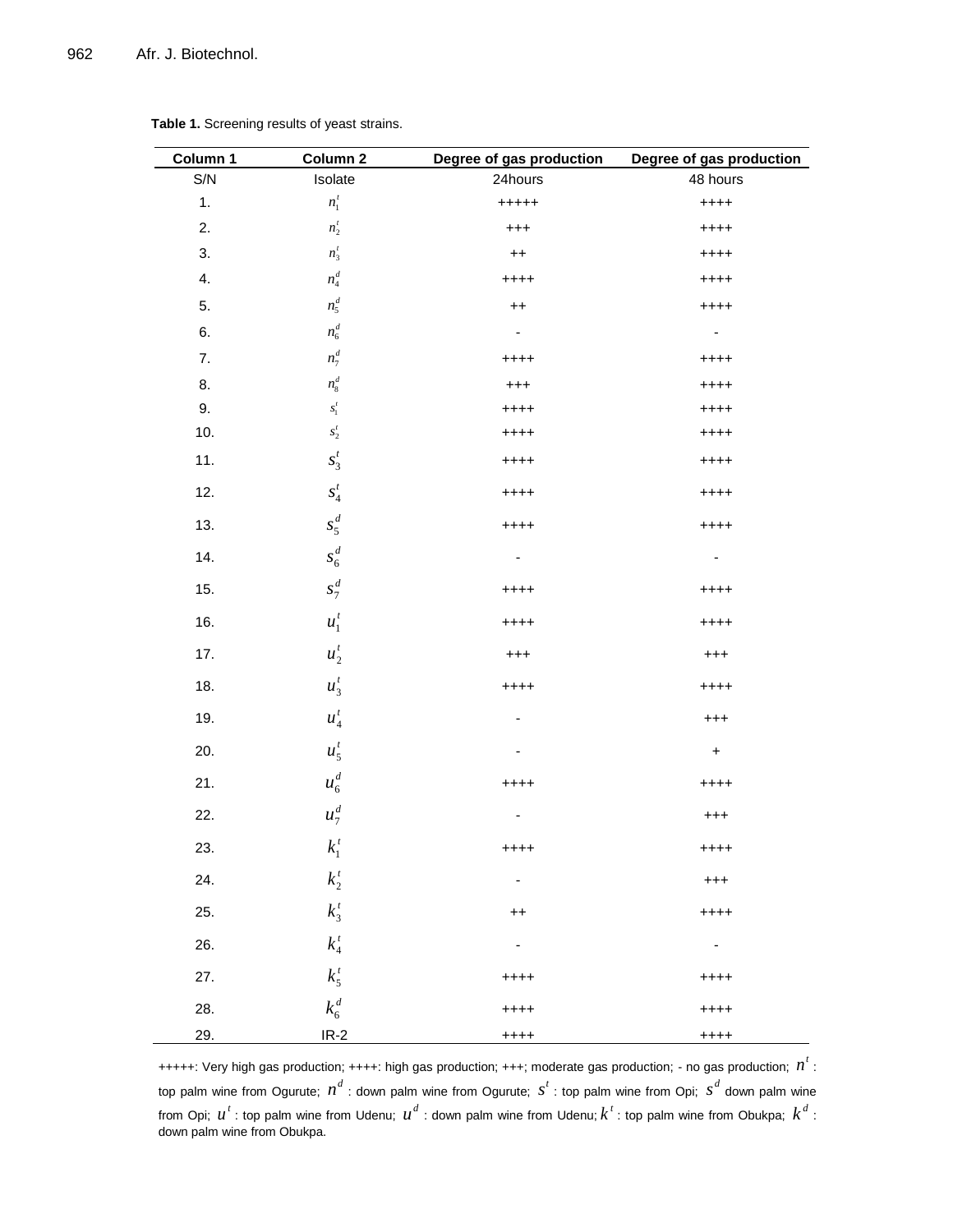

Error bars: +/- 2 SE

**Figure 1.** Response pattern of *S. cerevisiae*  $s_1^t$  strain in GPY medium.

36% w/v, glucose GPY medium during 21 h fermentation studies showed glucose tolerance qualities (Figure 1). At 24% (w/v glucose), the cell concentration increased 2.21 fold at the end of the fermentation (2.12  $\times$  10<sup>10</sup> cells/mL compared with 6.6  $\times$  10<sup>9</sup> cells/mL initial concentration), while at 36%, the cell concentration increased 6.74-fold  $(5.11 \times 10^{10} \text{ cells/mL}$  when compared with 6.6  $\times$  10<sup>9</sup> cells/mL initial concentration). However, at 36% glucose concentration, the lag phase of  $s_1^r$  $s<sub>1</sub><sup>t</sup>$  strain last longer than at 24% glucose concentration. In contrast,  $K_1^2$  $k_1^t$  strain and IR-2 strain were unable to thrive at both concentrations of glucose tested (Figures 2 and 3). In the light of the

growth response,  $k_\mathrm{l}^\mathrm{a}$  $k_1^\mathit{t}$  was not used in further studies.

# S. cerevisiae S<sub>1</sub> *t s glucose consumption rate and change in biomass during 21 h fermentation*

The *S. cerevisiae* 1  $s$ <sup> $t$ </sup> strain utilized 42.91% glucose in

24% w/v, glucose with a corresponding biomass yield of 0.003  $gg^{-1}$  (0.435 g when compared with 0.136 g initial biomass) (Figure 4). A residual sugar of 57.09% was  $c$ erevisiae  $s_i^t$ strain utilized 29.2% glucose with a corresponding biomass yield of 0.009  $gg^{-1}$  (1.049 g when compared with 0.136 g initial). A residual sugar of 70.8% was observed.

# **pH profile of medium during 21 h fermentation**

Figure 5 shows the pH profile of *S. cerevisiae*  $S_1$ <sup>'</sup>  $s_1^t$  strain during fermentation. The initial pH of the fermentation broth was 5.8. It was observed that in 24% (w/v) sugar, the pH dropped to 4.8 as compared to 5.2 at 36% (w/v) sugar. At both concentrations, the pH of the broth slightly increased within 6 h before decreasing until the end of fermentation period. Similarly, Figure 6 shows the pH profiles of IR-2 strain. In 24% (w/v, glucose concentration), a slight increase in the pH from initial Ph of 5.8 was observed at 6 h before decreasing to the initial pH of 5.8 at the end of the fermentation study.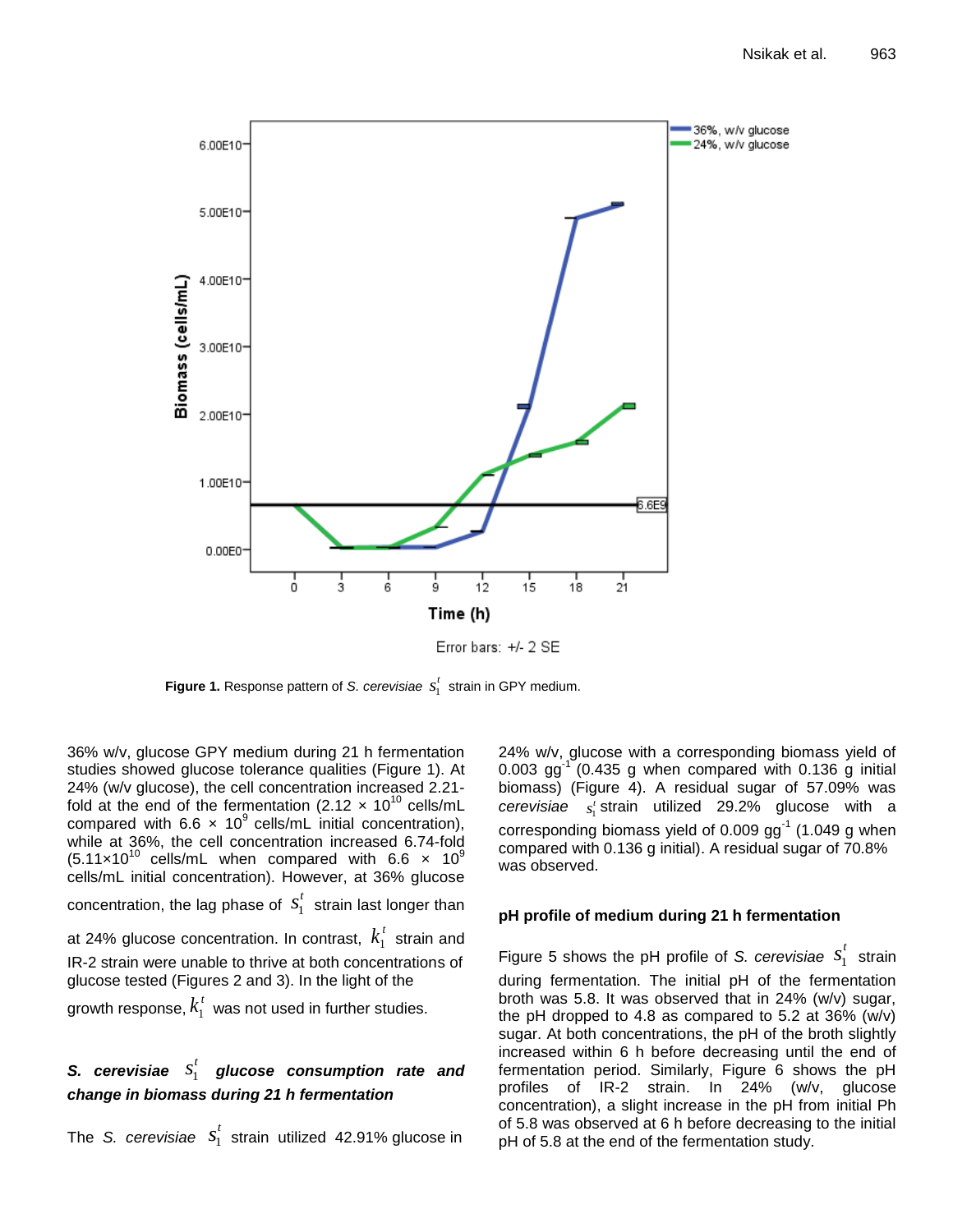

**Figure 2.** Response pattern of *Saccharomyces* sp.  $k_1^t$  strain in GPY medium.

#### **Combined glucose and ethanol tolerance of** *S. cerevisiae* 1  $s_1^t$  strain v/v.

The  $s_1^{\cdot}$  $s<sub>1</sub><sup>t</sup>$  strain was cultured at 24% w/v glucose supplemented with different concentrations of ethanol (5, 10 and 15% v/v). Figure 7 shows the growth response pattern at the different concentrations of ethanol. The total cell concentration produced at 0, 10 and 15% v/v were 6.15  $\times$ 10<sup>9</sup>, 1.11 $\times$ 10<sup>10</sup> and 4.15  $\times$  10<sup>9</sup> CFU/mL, respectively. These values were significantly lower than biomass at 5% v/v  $(2.30 \times 10^{10} \text{ CFU/mL})$   $(P<0.05)$ , but there was no significant difference in cell concentration at 0 (that is, when no ethanol was supplemented) and 15%

**Ethanol production of** *S. cerevisiae*  1  $s_1^t$  strain

Ethanol fermentation studies with *S. cerevisiae*  $S_1$ <sup>'</sup>  $s_1^t$  strain at glucose concentration of 40% (w/v) produced 46.45 g/L ethanol and productivity of 0.387 Lh<sup>-1</sup> at 120 h fermentation period (Figure 8). The *S. cerevisiae* 1  $s_1^t$ strain utilized up to 32.25% glucose (Figure 9). Under this anaerobic condition, the cell concentration increased 10 fold  $(7.16 \times 10^{10} \text{ cells/mL}$  when compared with  $6.6 \times 10^9$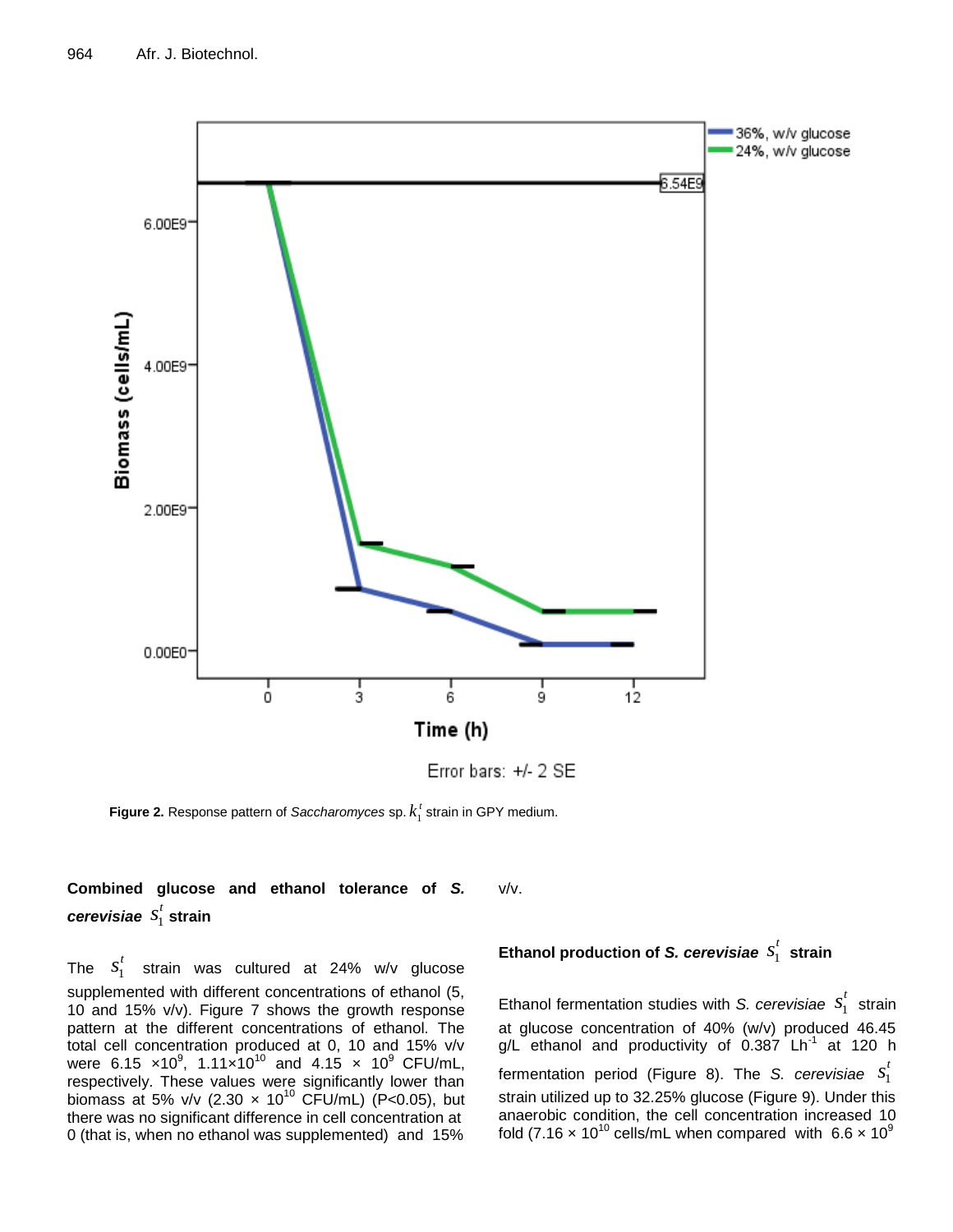

Error bars: +/- 2 SE

**Figure 3.** Response pattern of *S. cerevisiae*-IR-2 strain in GPY medium.

cells/mL initial concentration) (Figure 10) and an ethanol yield of  $0.329$  gg<sup>-1</sup> was observed.

# Genotypic characterization of *S. cerevisiae*  $s^t_1$  *s*train

The yeast isolate was confirmed with partial 18S rDNA sequencing. The phylogenetic relationship of this isolates is shown in Figure 11. S.cerevisiae  $s_i^t$  is closely related to *S. cerevisiae* AD115 with 100% similarity.

# **DISCUSSION**

# **Glucose tolerance**

Out of the 28 palm wine yeast isolates assessed for the ability to ferment sugar to ethanol, 21 were positive.

These findings suggest that most yeast of palm wine were likely to have sugar fermentative tendency. Glucose at 24 and 36% w/v inhibited the growth rate of *S.*   $c$ erevisiae  $k_1$ <sup>\*</sup>  $k_1^t$  and IR-2. Hence, it was needless to continue the fermentation experiment for 21 h run. In addition, there was no observed evidence of fermentation such as gas evolution; rather the cells died. According to Puligundla et al. (2011), some yeast fermentative ability and viability are severely compromised under high osmostress conditions. Similarly, Bonin and Skwira (2008) identified that high initial glucose-containing medium with sugar concentration of 200 to 300 g/L results in significant decrease of fermentation efficiency and yeast viability. However, high growth rate and fermentation rate was observed with the *S. cerevisiae*  $s_i^t$  strain. The strain had a biomass yield of 0.003  $gg^{-1}$  in 24% (w/v) glucose concentrations which increased 2-fold in 36% (w/v)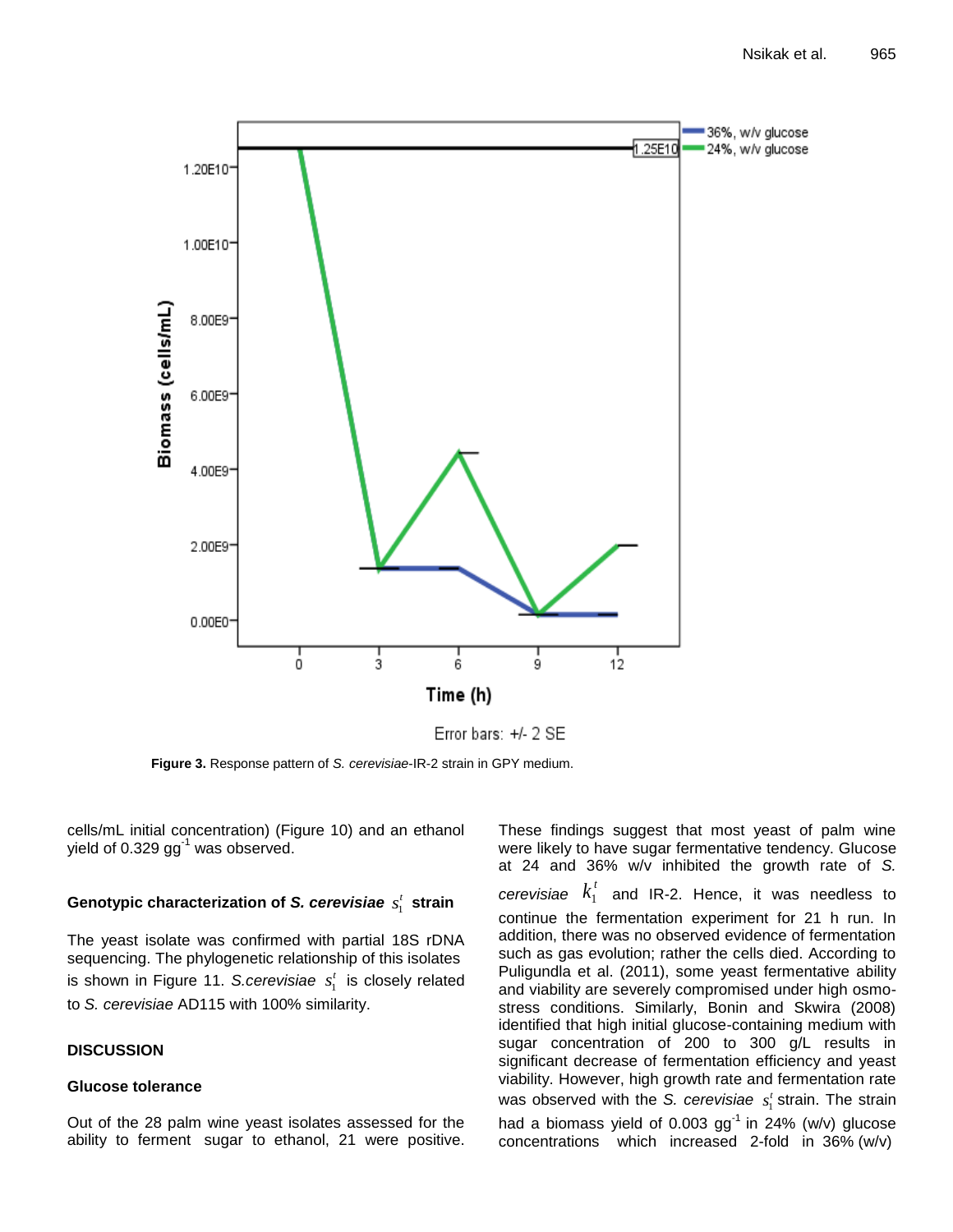

**Figure 4.** Glucose consumption pattern of S. cerevisiae strain in GPY medium.



Error bars: +/- 2 SE

**Figure 5.** pH variation of S. cerevisiae strain in GPY medium.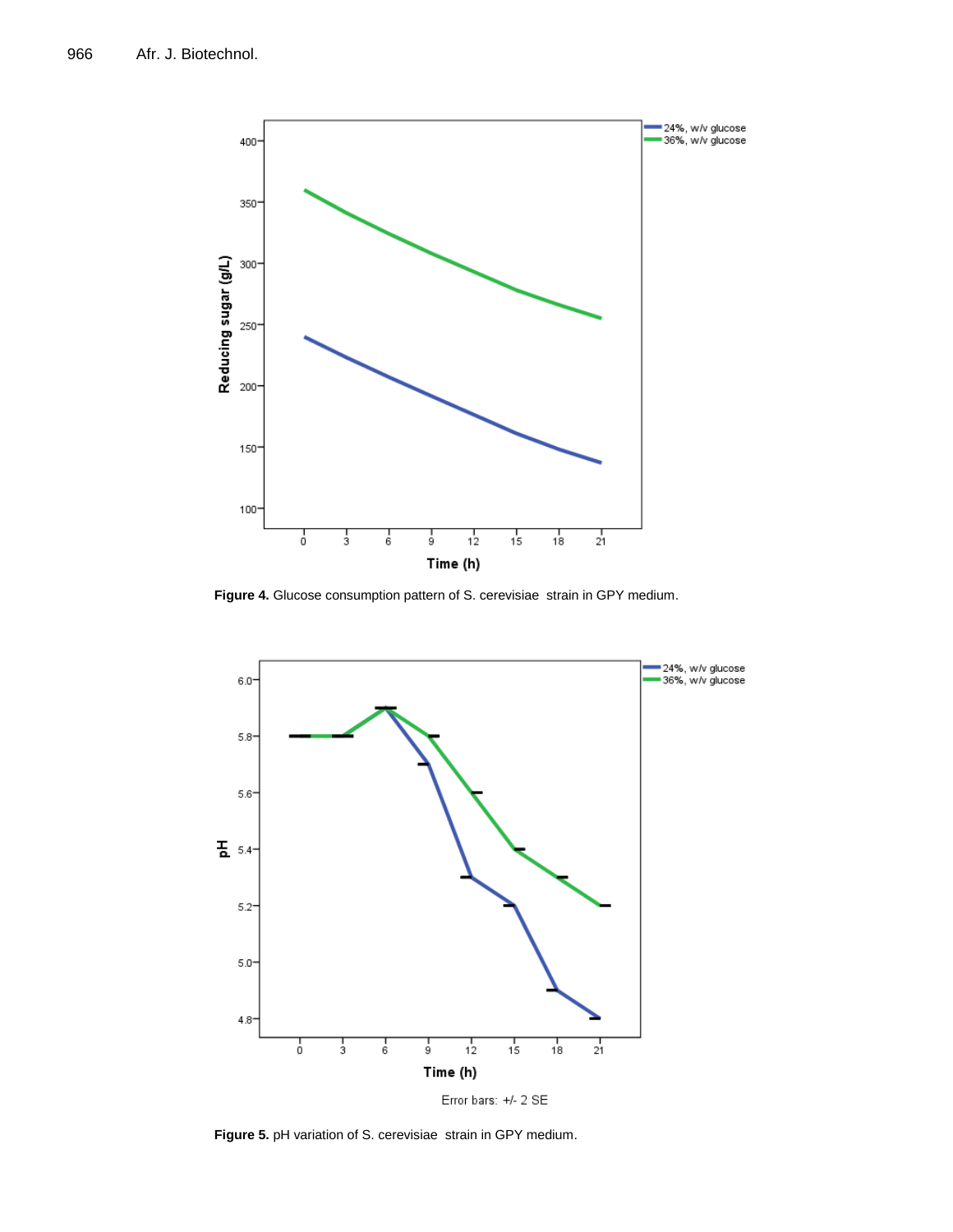

**Figure 6.** pH variation of *S. cerevisiae*-IR-2strain in GPY medium.



**Figure 7.** Growth response of S. cerevisiae strain during ethanol adaptation.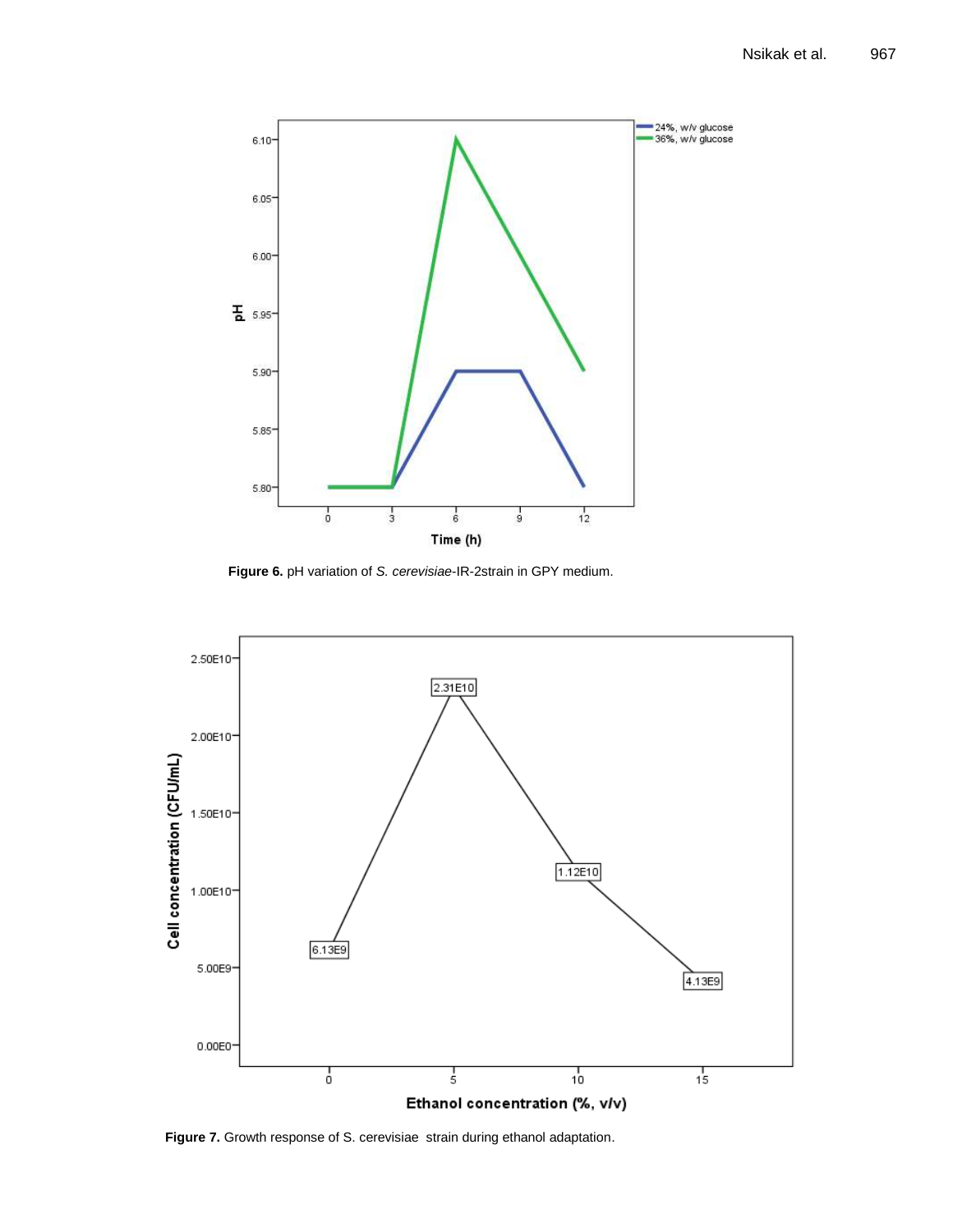

**Figure 8.** Ethanol productivity of S. cerevisiae strain in 40% (w/v) glucose ethanol production medium.

glucose concentration (0.003 as compared to 0.009 g g- $\tilde{I}$ ). This physiological character is uncommon and has been reported in very few studies. Puria et al. (2009) reported on a yeast strain which was adaptive to 20 and 25% w/v glucose concentration. In Japan, 23 yeast strains were identified with the ability to grow on 50% w/v glucose and all but two strains grew on 60% w/v glucose medium (Taing and Fumio, 1997). In Cameroun, Bechem et al. (2007) found that 20% of the yeast strain from palm wine grew on 40% sucrose solution. Scree et al. (2000), reported on four *S. cerevisiae* from soil sample. They observed that all isolates were able to tolerate up to 350 g/L glucose. In a similar finding, Erasmus et al. (2003) observed yeast tolerance and growth in low water activity (40% w/v sugars) with a maximum specific growth rate of  $0.023$  h<sup>-1</sup>. In Asia, Laopaiboon et al. (2009) observed yeast tolerance up to a concentration of 320 g/L. In Mexico, Elizabeth et al. (2014) assessed the osmotolerance properties in yeast strain in glucose media to be as high as 40% and their findings detected fermentative ability. To some yeast producers, sugar tolerance is a characteristic that varies the most between regions (Lallemand, 1996). Similarly, in the current research, finding supports these high sugar tolerance

possibilities in yeast as the *S. cerevisiae* 1  $s<sub>1</sub><sup>t</sup>$  strain held up well under the 360 g/L glucose stress. However, at 36% glucose concentration, the lag phase of *S. cerevisiae* 1  $s<sub>1</sub><sup>t</sup>$  strain lasted longer than at 24% glucose concentration. The difference may be due to the lowering of the water activity at higher glucose concentration. As known, sugar tolerance ability of yeast cells is critical in excess of glucose (>20% w/v). This is because as water concentration is lowered below the optimum level, the length of the lag phase increases and the growth rate decreases (Jay, 2005). Similarly, Osho (2005) identified that at increased sugar concentration of 20 to 25%, some strains of *Saccharomyces* species had prolonged lag phase of 12 h.

# **Combined glucose and ethanol tolerance**

In this study, the result shows that the *S. cerevisiae*  $s_1$ <sup>'</sup>  $s_1^t$ strain was adaptive to 10% ethanol in 24% (w/v) glucose solution. From this observation, ethanol play a crucial substrate role in yeast propagation. The biomass yield improved significantly with supplementation at 5% ethanol, though yield tilted downwards at 10% ethanol concentration but it was statistically clear that the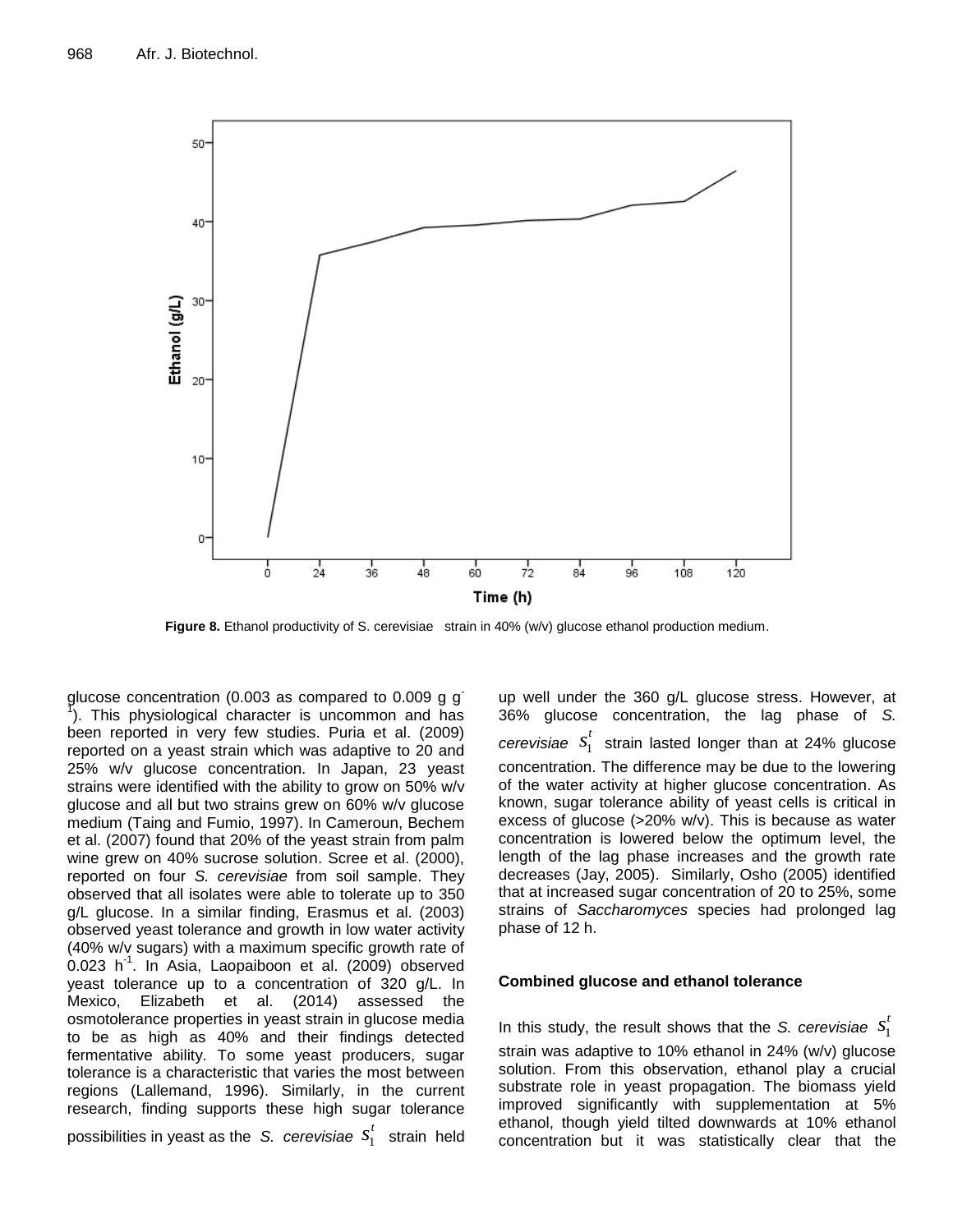

**Figure 9**. Glucose consumption pattern of S. cerevisiae strain in 40% (w/v) glucose ethanol production medium.

biomass yield was still greater than glucose solution without ethanol supplementation (0%). However, at 15% (v/v) ethanol viability decreased significantly. This result

suggest the possibility *S. cerevisiae*  $s_1^{\cdot}$  $s<sub>1</sub><sup>t</sup>$  strain to thrive at high ethanol and glucose concentrations. Strobel and Lynn (2004) reported that an adapted strain of *Clostridium thermocellium* tolerated an ethanol concentration of 6 (wt/v) while the wild-type did not tolerate beyond 1.5 (wt/v) ethanol.

# **Ethanol production**

Studies on high substrate fermentation have confirmed the fact that higher substrate concentration results in higher ethanol concentrations (Laopaiboon et al., 2008, 2009). A study by Laopaiboon et al. (2008) showed that at 240 g/L glucose concentration, the ethanol concentration produced with *S. cerevisiae* TISTR 5048 was 99.58 g/L and at 280, it was 99.42 g/L, at 320, it was 97.01 g/L while *S. cerevisiae* strain NP01 produced ethanol concentration of 101.95 g/L at 240, 104.680 g/L

at 280 and 104.68 g/L at 320. In the current study, the *S. cerevisiae* 1  $s$ <sup> $t$ </sup> yeast strain produced 46.45 g/L of ethanol at 400 g glucose/L with a productivity and ethanol yield of 0.387  $\mathrm{gl}^{1}$  h<sup>-1</sup> and 0.329 g g<sup>-1</sup>, respectively, after five days cultivation. The result of ethanol fermentation in the current study with *S. cerevisiae* 1 *t s* strain affirms past findings on sugar tolerance and ethanol concentration of yeast cells at elevated sugar concentration.

#### **Reducing sugar utilization by** *S. cerevisiae* 1  $s_1^t$

The glucose utilization rate appears slow as the sugar concentration increased. As known, ethanol inhibits cell growth, and also represses glucose transport (Salmon, 1989). In the current study, utilization of 42.91% was observed at 21 h fermentation in 24% (w/v) glucose concentration while utilization of 29.2% was observed at the same incubation time at 36% glucose initial concentration. In the course of 120 h ethanol fermentation, utilization of 32.25% was observed at 40%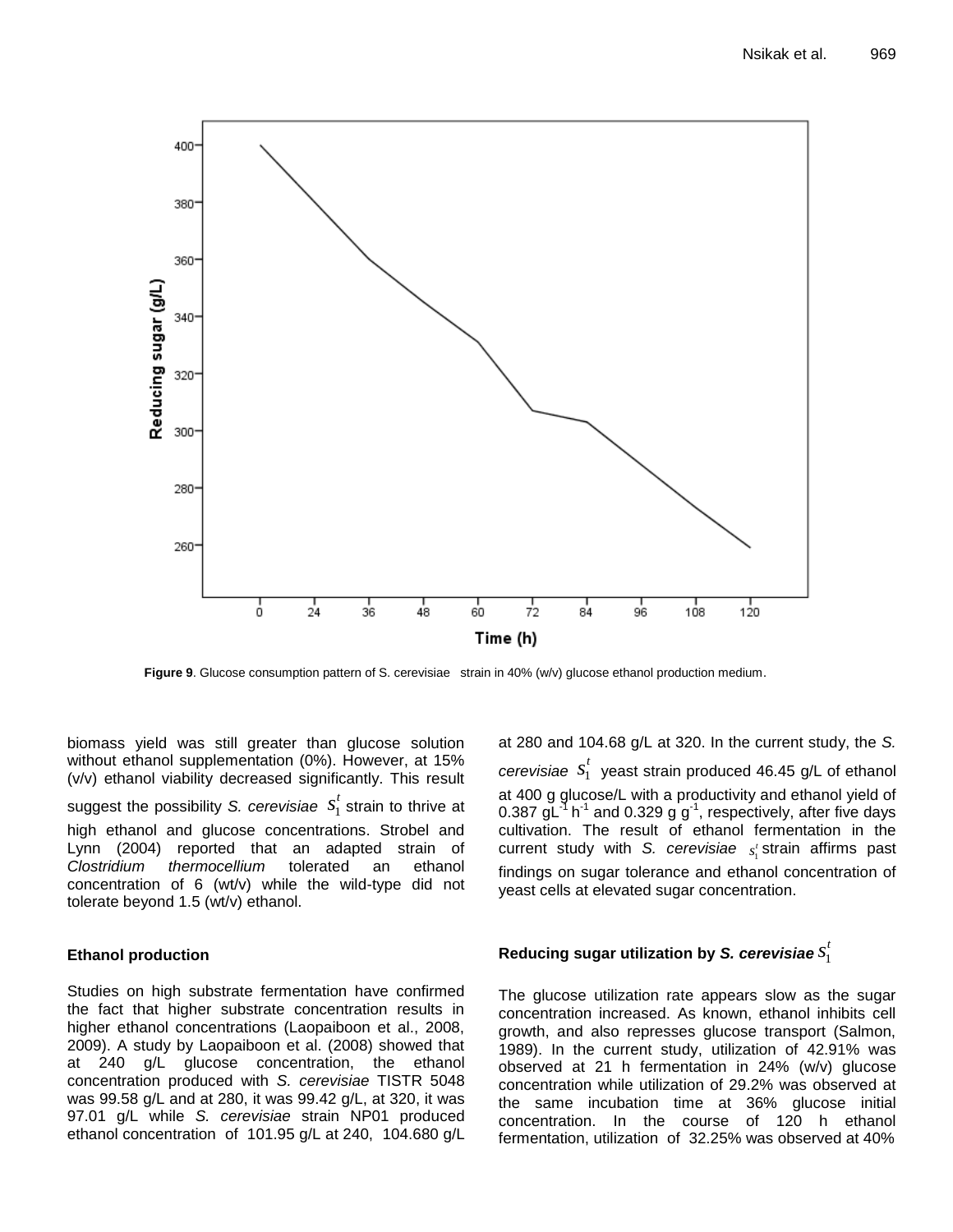

**Figure 10.** Growth extent of S. cerevisiae strain in 40% (w/v) glucose ethanol production medium.



**Figure 11.** The phylogenetic tree of *S. cerevisiae* SCPW17. The evolutionary history was inferred using the Neighbor-Joining method. The percentage of replicate trees in which the associated taxa clustered together in the bootstrap test (500 replicates) are shown next to the branches. Evolutionary analyses were conducted in MEGA5.

(w/v) glucose initial concentration. This trend suggests a repressed glucose transport as the sugar concentration increased. In addition, the volumetric ethanol productivity

with *S. cerevisiae* 1  $s_{\textrm{1}}^{\textrm{t}}$  strain (0.387 gL<sup>-1</sup>h<sup>-1</sup>) was lower than

the expected for high substrate medium  $(2-5)$  gl<sup>-1</sup>h<sup>-1</sup>) (USDOE, 2012). These suggest the possibility that the isolate may not be a good ethanol producer despite is sugar tolerant ability. As reported by Jay (2005) and Puligundla et al. (2011), *Saccharomyces rouxii* grew well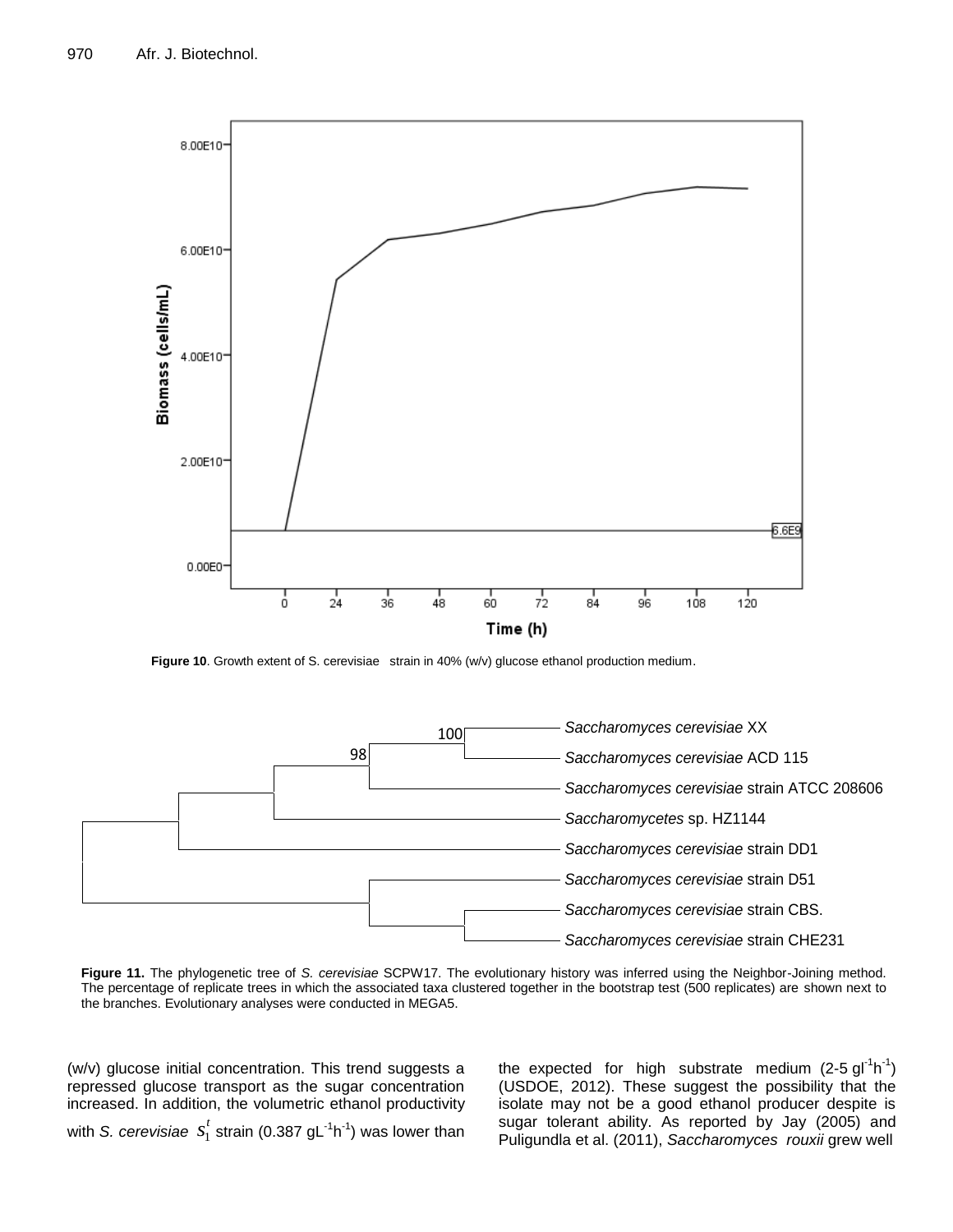in high sugar media with a water activity of 0.6 but its ethanol production levels was relatively low. Nonetheless,

in this current research, the *S. cerevisiae*  $s_1$ <sup>\*</sup>  $s<sub>1</sub><sup>t</sup>$  strain apparent ability to cope with the high initial glucose concentration was a good physiological trait. As also reported by Basso et al (2011), yeast strain that can ferment substrate with high productivity or at least cope with high substrate concentration even operating at normal ethanol titres is required in ethanol production.

Moreover, the *S. cerevisiae* 1  $s$ <sup> $<sup>t</sup>$ </sup> strain can come handy</sup>

in high-sugar fermented food products for which sugar tolerant yeast could be employed during processing. For instance, a food product processed from fermentation of high sugar vegetables have been reported in Japan (Taing and Fumio, 1997). It could also be used in the fermentation of high fructose corn syrup (HFCS) and in alcoholic beverage production. In addition, one technology used in increasing brewing capacity is to ferment 18 g extract per 100 g liquid (18°P) to produce beers rather than the 12°P fermentation (Huuskoneni et al., 2010; Puligundla et al., 2011) thus requiring a yeast

strain such as *S. cerevisiae* 1  $s$ <sup>t</sup> that tolerate high gravities.

# **Conclusions**

The results obtained from the study have shown that isolate *S. cerevisiae* 1  $s<sub>1</sub><sup>t</sup>$  strain is tolerant to high glucosecontaining medium. The isolate was tolerant to concentration of glucose higher than 24% (w/v), which is a physiological character highly considered in yeast utilized as fermentation starters in ethanol industry. Based on these findings, the *S. cerevisiae* 1  $s<sub>1</sub><sup>t</sup>$  strain proved to be a good choice for industrial ethanol production. Finally, the *S. cerevisiae* 1  $s<sub>1</sub><sup>t</sup>$  strain sugar tolerance trait is of interest in some food industries which may be exploited. For maximum accumulation of ethanol by the *S. cerevisiae* 1  $s_i^t$  strain, further studies may be undertaken on metabolic engineering of the isolate.

# **CONFLICT OF INTERESTS**

The authors have not declared any conflict of interests.

# **ACKNOWLEDGEMENT**

The authors thank Prof. J. C. Ogbonna (University of Nigeria, Nsukka) for providing the *Saccharomyces*

*cerevisiae*-IR-2 strain.

# **REFERENCES**

- Association Official Analytical Chemists (A.O.A.C.) (1980). Officials Methods Analysis*.* Association of official analytical Chemists. Washington D.C. US.
- Bai FW, Anserson, WA, Moo-young M (2008). Ethanol fermentation technologies from sugar and starch feedstocks. Biotechnology Advances 26:89-105.
- Basso LC, Basso OT, Rocha SN (2011). Ethanol Production in Brazil: The Industrial Process and Its Impact on Yeast Fermentation, Biofuel Production-Recent Developments and Prospects, Dr. Marco Aurelio Dos Santos Bernardes (Ed.), ISBN: 978-953-307-478-8, InTech, Available from: https://www.intechopen.com/books/biofuelproduction-recent-developments-and-prospects/ethanol-productionin-brazil-the-industrial-process-and-its-impact-on-yeast-fermentation
- Bechem EE, Omoloko C, Nwaga D, Titanji VP (2007). Characterization of palm wine yeasts using osmotic, ethanol tolerance and the isozyme polymorphism of alcohol dehydrogenase. African Journal of Biotechnology 6(14).
- Bonin S, Skwira J (2008). Effect of fermentation of high sugar fruit must on yeast cell. Food Technology and Biotechnology 46 (2):167-170.
- Elizabeth ML, Victor P, Santiago JT, Julio CC, Sergio RT (2014). Evaluation of ethanol production by osmotolerant yeast isolated from honey, cane syrups, molasses and other high sugar content substrate. Paper presented at the Mexiacan association for research in biotechnology. Mexico. Retrieved from http://www.merb.edu.
- Erasmus JD, George K, Merwe, VD, Hennie JJ, Vuuren Van (2003). Genome-wide expression analyses: Metabolic adaptation of *Saccharomyces cerevisiae* to high sugar stress. FEMS Yeast Research 3(4):375-399.
- Fietto JL, Arau´jo R S, Valada˜o FN, Fietto LG, Branda˜o RL, Neves, MJ, Gomes FC, Nicoli JR, Castro MI (2004). Molecular and physiological comparisons between *Saccharomyces cerevisiae* and *Saccharo myces boulardii.* Canadian Journal of Microbiology 50:615– 621.
- Huuskonen A, Markkula T, Vidgren V, Lima L, Mulder L, Geurts W, Walsh M, Londesborough J (2010). Selection from industrial larger yeast strains of variants with improved fermentation in very-high gravity worth. Applied and Environmental Microbiology 76(50):1563- 1573.
- Jay J (2005). Modern Food Microbiology.  $4<sup>th</sup>$  Edition. Published by Satish Kumar Lairi. New Delhi-India.
- John S, Watmore B (1999). Practical fermentation-a student's guide. Published by the society for general microbiology. Available from http: //www.ncbe.reading.ac.uk.
- Kurtzman CP, Fell JW, Boekhout T, Robert V (2011). Methods for Isolation, Phenotypic Characterization and Maintainace of Yeast. In: C.P. Kurtzman, J. W. Fell and TeunBoekhout (Ed). The Yeasts, A Taxonomy Study. 5TH Edition, Elsevier Publishers.
- Lallemand Inc., (1996). Practical technology. Lallemand baking update. 1 (3).
- Laopaiboon L, Nuanpeng S, Srinophakun P, Klanrit, P, Laopaiboon P (2008). Selection of *Saccharomyces cerevisiae* and Investigation of its Performance for Very High Gravity Ethanol Fermentation. Biotechnology 7(3):493-498.
- Laopaiboon L, Nuapeng S, Srinophakun, P, Klanrit, P, Laopaiboon, P (2009). Ethanol production from sweet sorghum juice using very high gravity technology: effects of carbon and nitrogen supplements. Bioresource Technology 100(18):4176-4162.
- Miller GL (1959). Use of Dinitrosalicylic Acid Reagent for Determination of Reducing Sugar. Analytical Chemistry 31(3):426-428.
- Moonjai N, Verstrepen KJ, Delvaux, FR, Derdelincky, G, Verachtest H (2003). Unsaturated fatty acid supplementation of stationary-phase brewing yeast and its effects on growth and fermentation ability. Blackwell Science Publishers.
- Nuanpeng S, Laopaiboon L, Scrinophakun P, Klanrit P, Jaisil P, Laopaiboon B (2011). Ethanol production from Sweet Sorghum Juice under Very High Gravity Conditions: Batch, Repeated-batch and